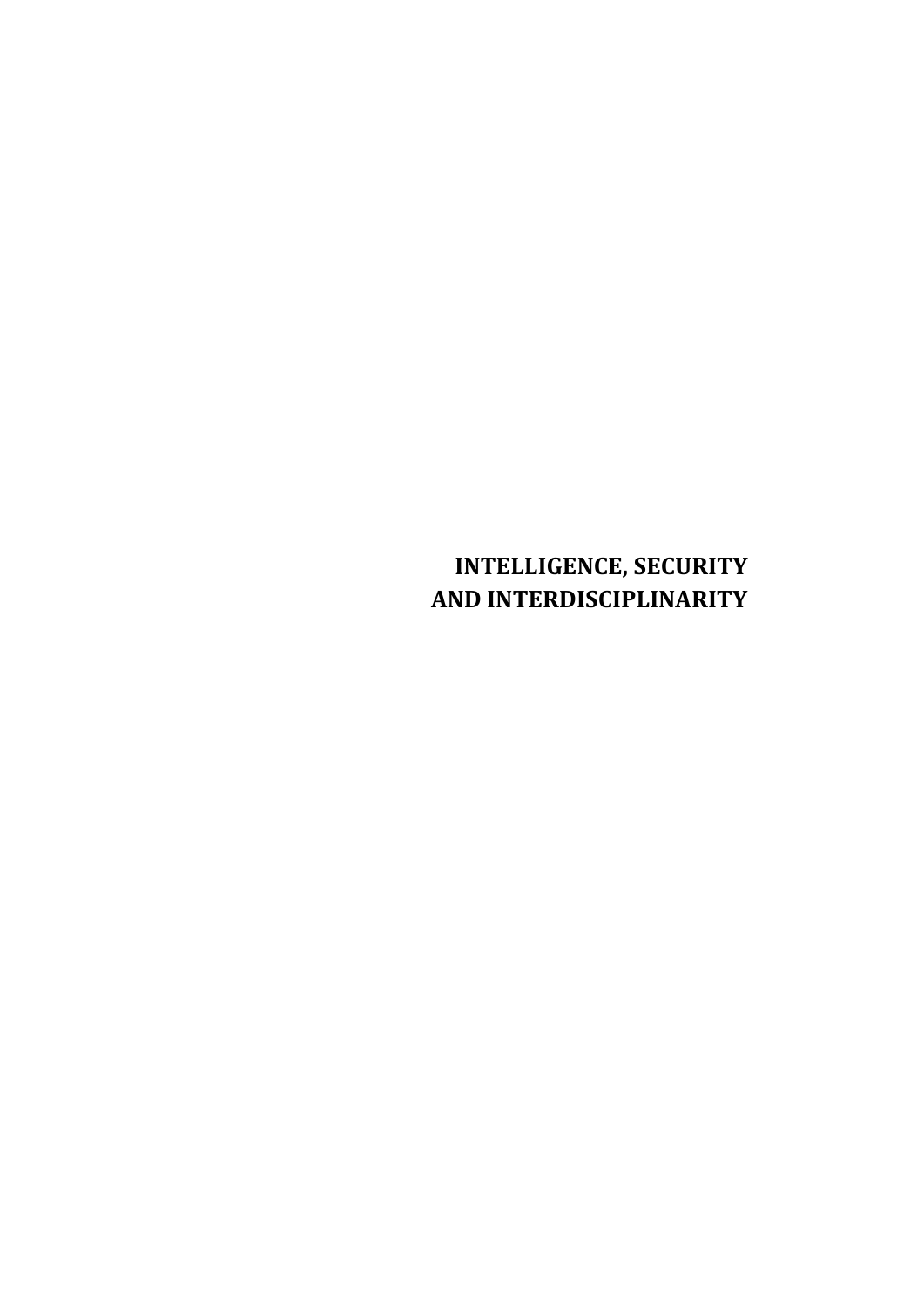#### **TERRORIST PUBLICATIONS.** *RUMIYAH MAGAZINE:* **SHORT MONOGRAPHIC ANALYSIS**

## **Raluca Codruța LUȚAI\***

#### **Abstract**

1

*Rumiyah is a classic example of the effects of that globalization has and of the relationship that appears between mass media and terrorism. Terrorist groups have always been concerned about the degree of loyalty of its members, on the one hand, and attracting new supporters, on the other. In this direction they have developed successful editorial projects. One of these editorial projects is Rumiyah magazine. Using the content analysis method, this article is a monographic analysis of the twelve issues of Rumiyah magazine. The main purpose of this approach is to understand the narrative discourse of the terrorist group and the way its identity is constructed.*

**Keywords:** *Islamic State, Rumiyah, mass media, terrorism, monograph.*

In an extremely interconnected and digitalized world in which anyone can create content, the laws of journalism change. Helpful and harmful at the same time, internet and social media offer everyone a platform to express themselves. Having seen the usefulness of mass media since the '80's, terrorist groups have used mass media and, after that, the internet, as a vector in promoting their ideals and objectives. The relationship being established between terrorist groups and mass media is described by the vast majority of researchers as a symbiotic relationship. Terrorism cannot exist without mass media, while mass media enjoy the benefits resulting from the terrorists' activity, the two reciprocally influencing each other.

Terrorist groups use mass media in order to legitimate the actions they promote, in order to draw attention and to gain

<sup>\*</sup> PhD. *"*Babeș Bolyai" University Cluj, Department of International Relations and Contemporary History, e-mail: raluca\_lutai@yahoo.com.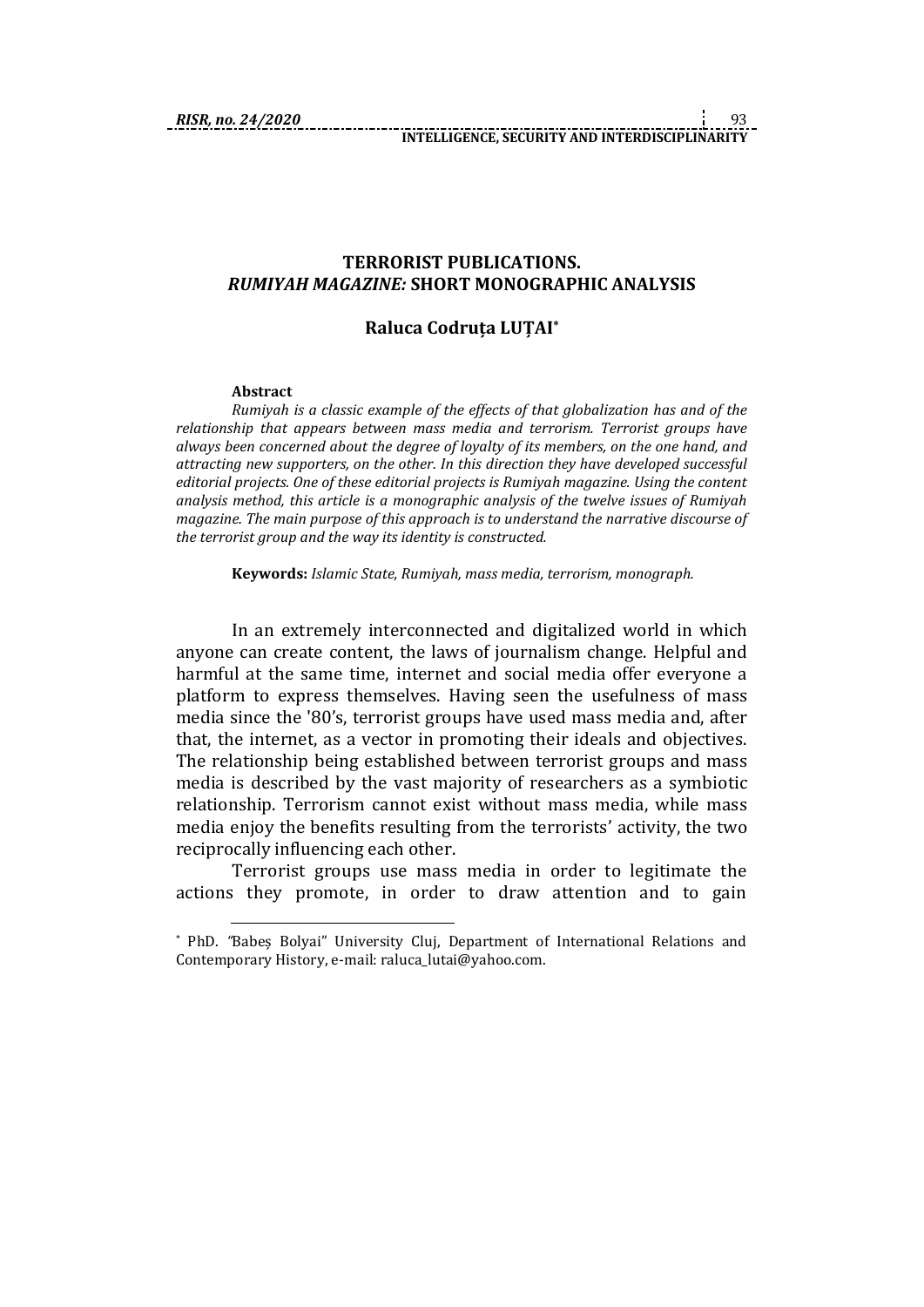recognition. Their strategy goes beyond and stops, also, over the issues related to legitimizing their cause, gathering respect, sympathy and new adepts.

Aware of the role of publishing in promoting their aims and in forming a harmonious community, the contemporary world's great terrorist groups have developed true publishing houses, which are used as engines for promoting their own ideas. As such, terrorist publishing is a reality and, during the last years, it has become a constant for building terrorist groups. Al Qaeda, Hamas, or the Islamic State, the newer terrorist group, have developed, within their ranks, media departments dealing with publishing and spreading publications, resembling famous western publishing successes. While Westerners are used to reading Foreign Policy or Cosmopolitan, Inspire Magazine, Azan Magazine or *Dabiq* and *Rumiyah* magazines are required reading for the individual in contact with terrorist groups.

This work aims at analysing one of these terrorist publications, namely the Islamic State's latest editorial project, the Rumiyah Magazine. The approach is a monographic one at the end of which an overall image of the magazine is given. From the ideological perspective, the image was built using the document analysis tool. The magazine's twelve issues have been analysed from the point of view of the following elements: the name of the publication, the type, the timeliness, the format and the content. The reasoning behind our attempt is related to the need to understand in detail how the terrorist group's narrative speech is built.

# **The Islamic State and Mass-Media production**

Having Al Qaeda in Iraq and the Iraqi Islamic State as predecessors, the Islamic State, or ISIS, represent the new wave and "a new step in Jihadism" (Al-Istrabadi, Ganguly, 2018), being, in this moment, the greatest threat to regional security and, in some cases, even to international security. Taking advantage of the social, economic and institutional chaos, ISIS was successful in developing in the shadows and in drawing the attention of the entire international stage. The terrorist group's real echo starts when it becomes capable of recording astonishing progresses in conquering the Iraqi and Syrian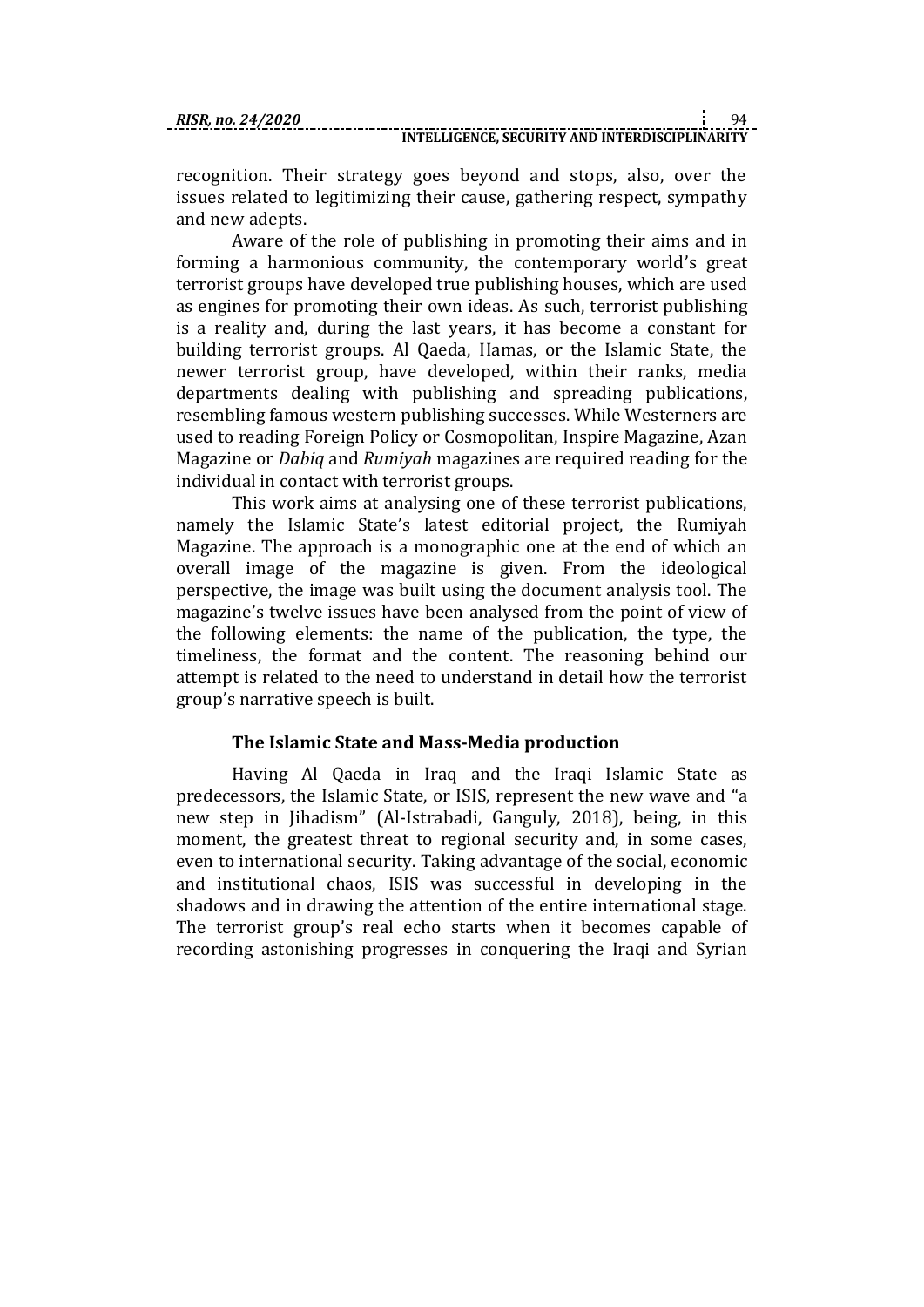territory, a success which reached its peak with conquering the town of Mosul, the second largest city in Iraq. In June 2014 the leaders of the terrorist group issue a statement which has been unique in the history of any Jihadi movement: the declaration of the Caliphate is the moment which declares ISIS as a terrorist group standing apart.

The *Dabiq* magazine is published during this geopolitical context. With a modern look, the terrorist magazine is, often, compared with Western publications like *People* or *Cosmopolitan*. The publication's digital début took place one month after conquering the city of Mossul, on July 5th 2014, and announced the terrorist group's most important moment: proclaiming the Caliphate, on a day filled with symbolism, the first day of Ramadan. The symbolism of the day in which the announcement has been made by network's declared leader is very important and loaded with meanings. During this solemn moment, the leaders of ISIS have chosen to proclaim the creation of the Islamic Caliphate and of the Islamic State. "Raise your head high for today, by Allah's grace; you have a state and Khilafan, which will return you dignity, might, rights and leadership" (*Dabiq*, 2014). The ISIS publishing team has continuously kept on publishing and, in 2018; the *Dabiq* magazine reached fourteen editions.

The Islamic State's propaganda machine is formed by teams located from West Africa all the way to Afghanistan, dealing with spreading the Caliphate's brand (winter 2015). The marketing policy and strategy are well set and aim at quantity but, also, at the quality of the materials they supply. The materials promote the narrations in a continuous dynamic. More than that, the propaganda effort is centred both on the international public (motivation for which the publications have been translated in more languages) as well as on the local public, who must agree with the ideas of the organizers. For the local public, an Arab-speaking one, the local marketing trend is not just a digital one. In the territory conquered by it, the Islamic State has created more nuqat *i`lamiyya,* true centres specialized in popularizing the group's ideology. These media centres publish and distribute CD's and DVD's to the locals, especially children and teens, the group which is mostly targeted by the organization. In certain moments, these centres have become mobile in order to be able to cover as much territory as possible and in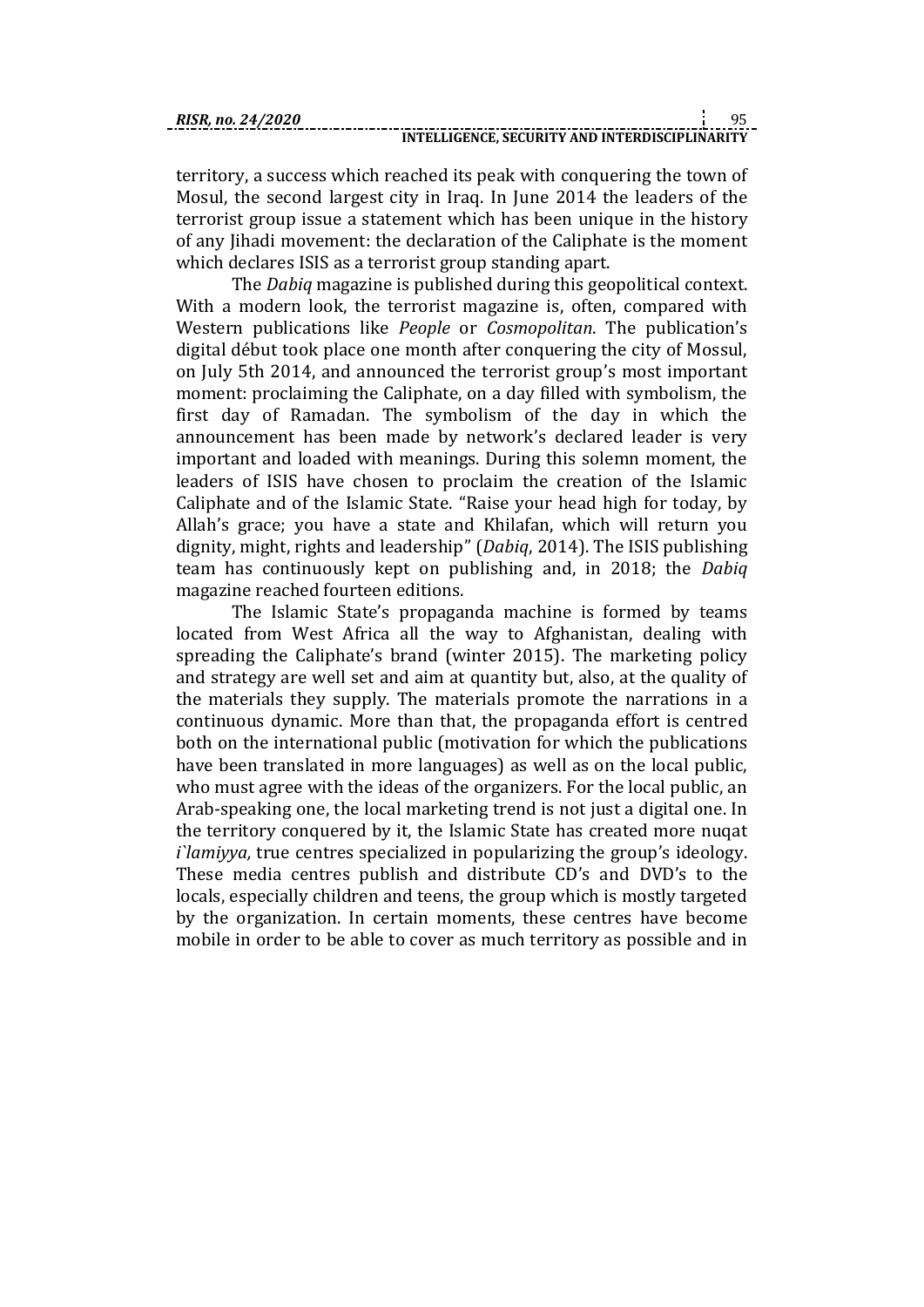order to spread the network's ideology as efficiently as possible (Zellin, 2018).

For the Islamic State, the *Dabiq* magazine is not the organization's first attempt at publishing. Before this publication appeared, the Islamic State was dealing with printing and popularizing *Islamic State News* and *Islamic State Report,* two publications which kept the readers up to date in relation to the progress registered in the war to proclaim the Caliphate – the organization's ultimate ideal. The *Dabiq* magazine is born from the combination between the two publications (*Islamic State News* and *Islamic State Report*) and the addition of a powerful religious accent (Gambhir, 2015). Through the Al HayatCenter, the *Dabiq* magazine aims at offering updates from the battlefields in relation to those who fight against the unbelievers, offering administrative reports in relation to the evolution of the Caliphate proclaimed and, last but not least, the magazine is a place for expressing the religious ideology, which is the base of the newly formed state.

# **The** *Rumiyah* **magazine**

The first number of *Rumiyah* magazine, ISIS' second publishing project, appears online in an interesting geopolitical context. The period before the year 2016 has been, for the terrorist group, a moment of territorial expansion and extraordinary gaining. In the meanwhile, the international coalitions have been successful in conquering back many of these territories, and the group has found itself defeated many times. One of the cross-roads moments took place in October 2016, when the city of *Dabiq*, a city with an important symbolism for the terrorist group, has been freed. Not only was the name of the city also the name of the successful editorial project, but this town was to be the place where the crusaders and Allah's courageous troops would have met for a last battle which would have ended, in their view, with the triumph of Islam. For ISIS, losing the control over the town of *Dabiq* has meant delaying the Islamic Armageddon they were imagining, the end of the *Dabiq* editorial project, which lost its legitimacy and the début of a new terrorist publication, *Rumiyah* magazine.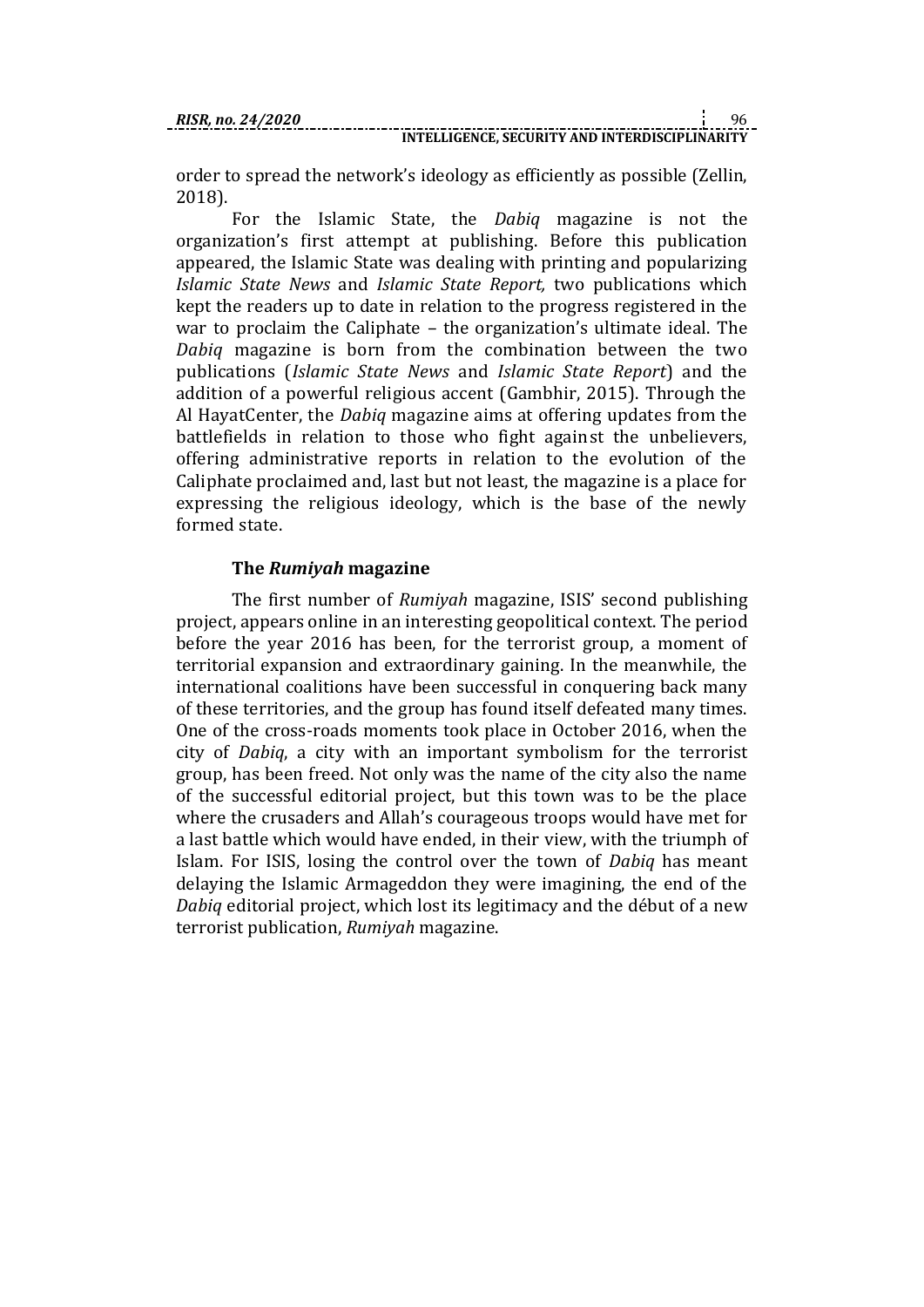Therefore, *Rumiyah* is the replacement and the continuation of *Dabiq* magazine. This is published within the same agency (Al Hayat Centre) and is available online since the end of 2016. It can be read in more languages: English, French, German, Russian or even Indonesian (Ghosh, Pooja, 2017).

*The name of the publication* is loaded with significations. It refers to the city of Rome, the place where the Jihadi fighters will rest after having conquered the world. Rome is a place with a separate meaning, desired throughout history by Muslim empires, a place of reference for Christianity (especially for the Catholic one) and a symbol for Western civilization. This time, Rome is seen as the place where the last confrontation between the Islamic fighters and their enemies will take place.

*The publication's motto* explains the meaning of the title. "O *muwahhidin, rejoice, for by Allah, we will not rest from our jihad except beneath the olive trees of Rumiyah (Rome*)". Abu Hamzah al Muhajir, known as Abu Musab al-Zarqawi' successor, is is the author of the motto on the frontpage of each issue of the publication. The quote is identified on all the covers of the publication.

**Type of magazine**: *Rumiyah* is a magazine that deals with religious propaganda. It uses symbols, an allegoric language rich in religious images and citations and it aims at "manipulating the collective aptitudes" (Anton, 2007). According to Guy Durandin (Reiffel, 2008), propaganda aims at exercising an influence on personalities in order to generate certain behaviours. Through it "thought is shortcircuited, the adherence to orthodoxy is provoked and orthodox religious practice is favoured" (Reiffel, 2006). The same thing happens also in the case of *Dabiq* magazine. In its pages, it uses religious citations, invitations aimed at causing a specific behaviour. This type of behaviour has more hypostases. A first hypostasis is the one represented by the concept of *hijrah*, which requires all the believers to return back to the Islamic State. This is in addition to the idea of violence which must be shown against all those who do not share the Islamic State's values. The narrative speech is based on the values of violent Islam, on demonizing the enemy and on repeating certain important issues (governing the caliphate, war and, of course, religion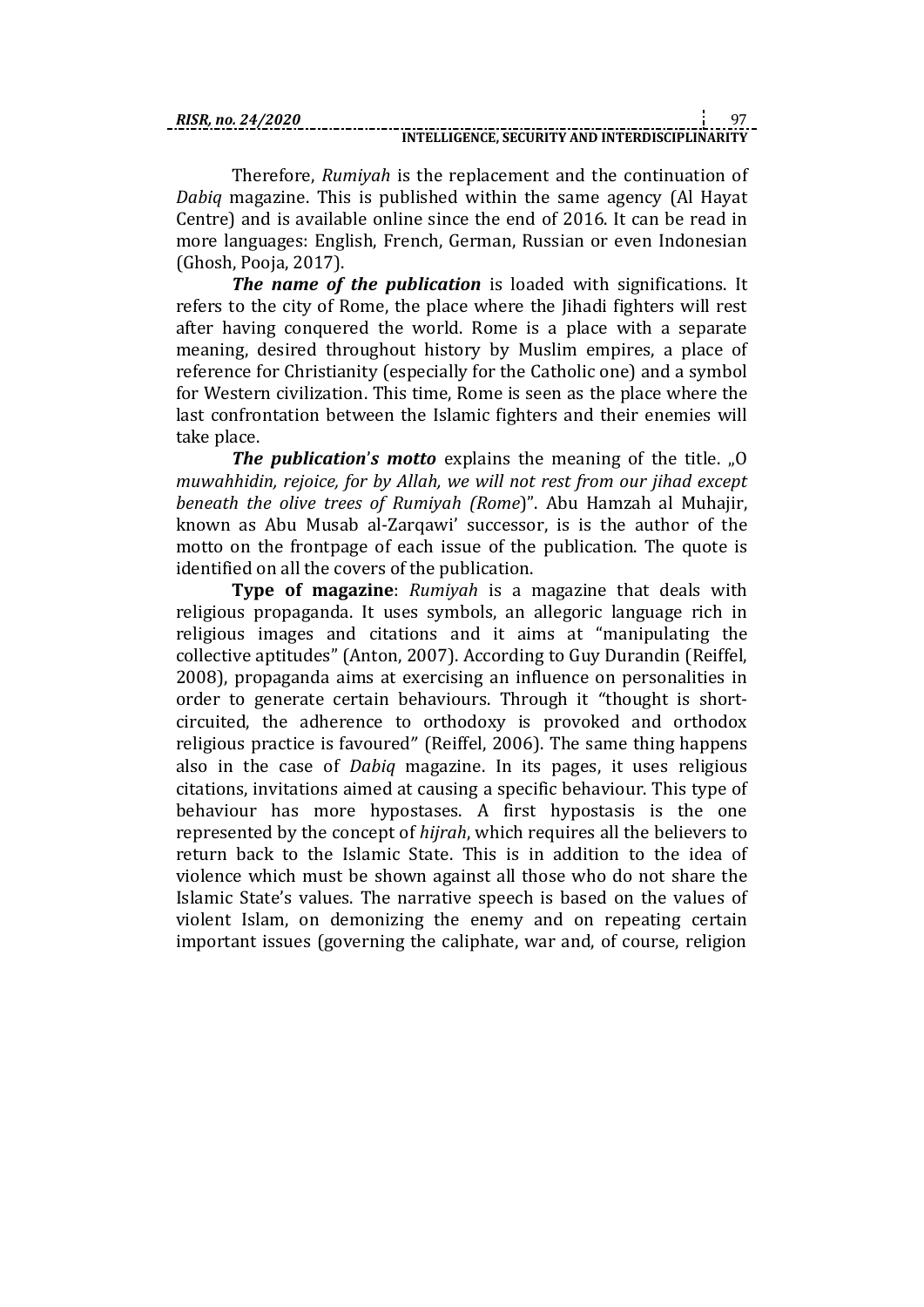as supra-issue). The information is used with political and military purposes.

In his work *Disinformation, source of war (2000),* Vladimir Volkoff offers a matrix that must be followed when analysing propaganda publications. At *Dabiq* magazine' level, this matrix structures as follows:

| PROPAGANDA IN RUMIYAH MAGAZINE                   |                                          |  |  |  |
|--------------------------------------------------|------------------------------------------|--|--|--|
|                                                  | Nowhere clearly specified.               |  |  |  |
|                                                  | The magazine is dedicated to all those   |  |  |  |
| Group of individuals which<br>must be influenced | who believe in the values and actions    |  |  |  |
|                                                  | promoted by the Islamic State.           |  |  |  |
|                                                  | such, two categories can<br>As<br>be     |  |  |  |
|                                                  | distinguished: (A) members of the        |  |  |  |
|                                                  | Muslim community and (b) others who      |  |  |  |
|                                                  | can be attracted and converted to Islam. |  |  |  |
| <b>Establishing the objectives</b>               | They are connected to attracting new     |  |  |  |
|                                                  | supporters of the group, Rumiyah works   |  |  |  |
|                                                  | as a liaison channel between the new     |  |  |  |
|                                                  | "state" formed and its citizen.          |  |  |  |
| Organization created to<br>accomplish them       | Al Hayat Media Centre<br>is<br>The       |  |  |  |
|                                                  | responsible with publishing<br>and       |  |  |  |
|                                                  | spreading the magazine.                  |  |  |  |
| Campaign Plan                                    | Unknown                                  |  |  |  |
| <b>Command Centre</b>                            | Unknown but it could be located within   |  |  |  |
|                                                  | the area                                 |  |  |  |
|                                                  | Of the territories conquered by the      |  |  |  |
|                                                  | Islamic State (Syria and Northern Iraq). |  |  |  |

Tabel 1: Propaganda in *Rumiyah* (Source: author's idea)

The eleven issues of *Rumiyah* magazine analysed are gathered in a **corpus** of 508 pages. The number of pages for issue grows exponentially once with the passing of time. In the case of *Rumiyah* magazine, the difference between the first and the last issue is not as considerable as in the case of Dabiq magazine. The first issue of the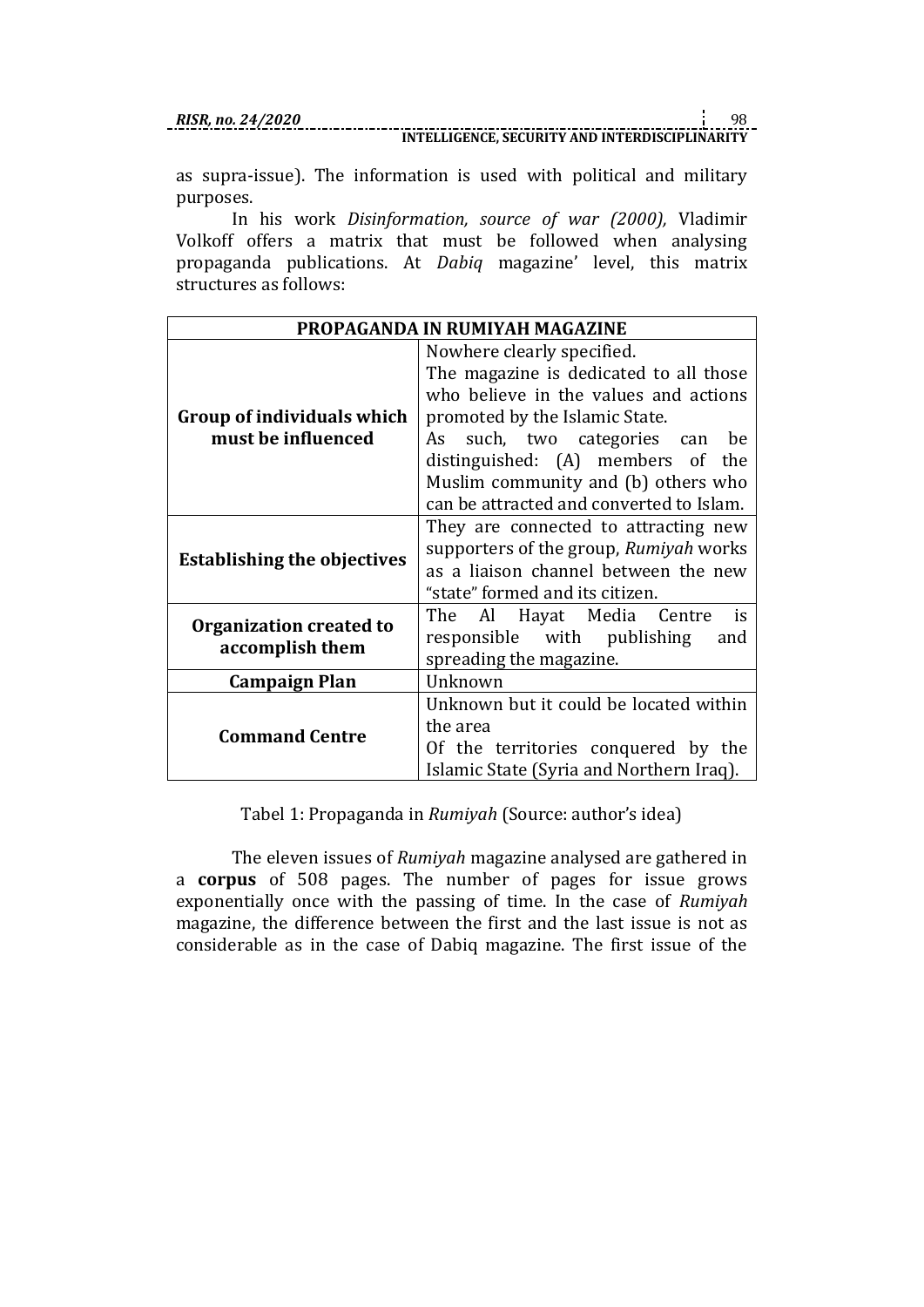publication goes on for 38 pages while the last issue has 46 pages. The longest issue of the magazine is number 11, published in June 2017 "*Rumiyah* – the rulling on Ghaninmah Fay and Ihtitab" and goes on for 60 pages.

From the point of view of **timeliness**, the *Rumiyah* magazine is published monthly. The publishing début takes place in September 2016, five months after the last issue of *Dabiq* magazine. Beginning with September of 2016 and until the month of June 2017, *Rumiyah* magazine appears constantly with the mention that, in December (2016) two issues is published.

**The format** is A4, glossy, destined to attract the reader's attention. The choice for this format is evident. Through a modern design enriched with illustrations, the publishers of the magazine are aware of the fact that the texts and the messages they are transmitting will be easier to be understood by the reader, and more attractive.

**Page layout**: The speech is rarely interrupted by illustrations. The analysis of the magazines highlights a symmetric and proportional trend. The alignment of the text is done on two columns.

**The illustration** present within the pages of the magazine is a modern one, made in a professional and abundant manner from the point of view of the images representing the soldiers of the Islamic State, the atrocities they produce and the group's military arsenal. The images are brutal, violent, even catastrophic and uncensored. The characters are exclusively males, and represent religious leaders, soldiers, western leaders and children. A novelty element brought by *Rumiyah* magazine is given by the infographics showing in graphically attractive manner essential aspects related to the group's military successes or other issues.

From the point of view of graphics, the cover of *Rumiyah*  magazine appears, from our point of view, as being very bland. These changes after issue number eight, the cover getting closer to the identity concept used by its predecessor. The covers of *Rumiyah*  magazine showed, on the left side, the issue's content while, starting with issue number eight, the content's index no longer appeared on the first page.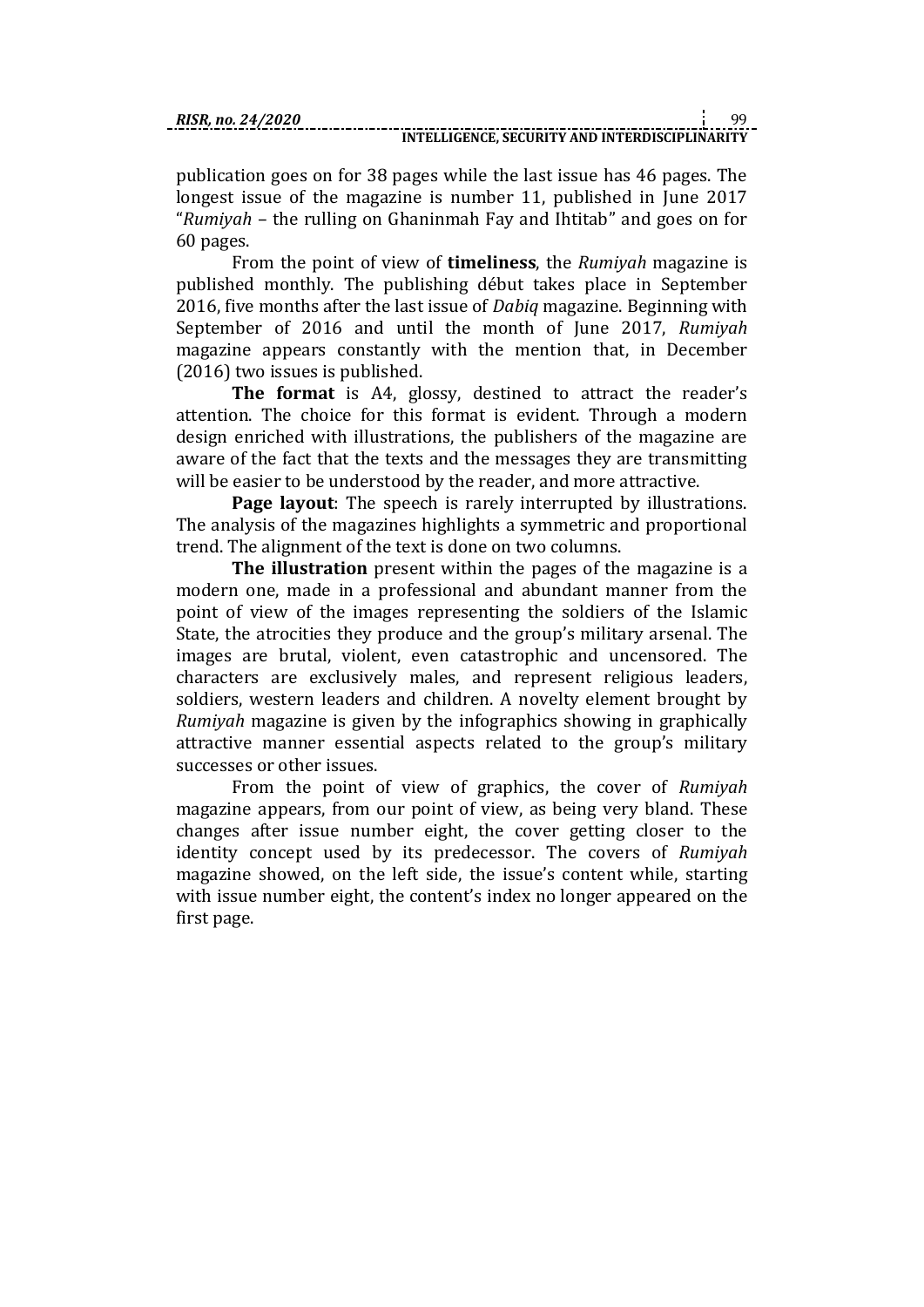The publication's structure is an organized and, relatively, constant one. Besides the editorial called "Foreword" or "Feature", the eleven issues of Rumiyah magazine show five categories of sections which are found within the magazines. These five sections are: *Articles, Exclusive, Sisters, Interview* și *News*. Picture nomber 2 shows the frequency with which they appear within the eleven issues. The *Articles* section and the *News* section can be found in each issue of the magazine. From the point of view of continuity, the *News* section is the most continuous and most organized. In each of the magazine's issues, it shows the Islamic State's military operations,

The *Articles* section does, also, have a few sub-sections who appear throughout more issues. Among those: paths to victory, establishing the Islamic State or among the believers are men. The last sub-section has been kept from the *Dabiq* magazine. In a logic that follows the section from *Dabiq*, Form Pages of History, the Paths to victory section shows important elements who contributed to building the Islamic State. The Establishing the Islamic State section shows the steps that need to be taken in order to create a state according to the true meaning of the word, while the Among the believers are men section continues with the same idea as in Dabiq, the one related to glorifying the important members of the group.

Together with these sub-sections, the Articles section includes articles like: "Brutality and severity towards the Kuffar" (Nr.2), "The pledge to fight to the death" (Nr.4), "The flames of justice" (Nr.5) or "A Mujahids memories from the battle of Mosul" (Nr.12).

The *Exclusive* section is present in all the eleven issues, except in issues number five and twelve. It includes an interesting sub-section, one like "DIY - Do it yourself" type. Just Terror Tactics reminds of Open Source Jihad, which was present in Inspire magazine. The section was designed with the purpose of offering inspiration and knowledge to all those who intend to fight in the name of Allah. The publishers consider that, in order to organize successful attacks, you don't need to be a military, an expert or a martial arts master. With the proper training – offered by this sub-section, and with the proper means, anyone can organize successful operations that end up with wounding more unbelievers and with terrorizing a whole nation (*Rumiyah,* 2018).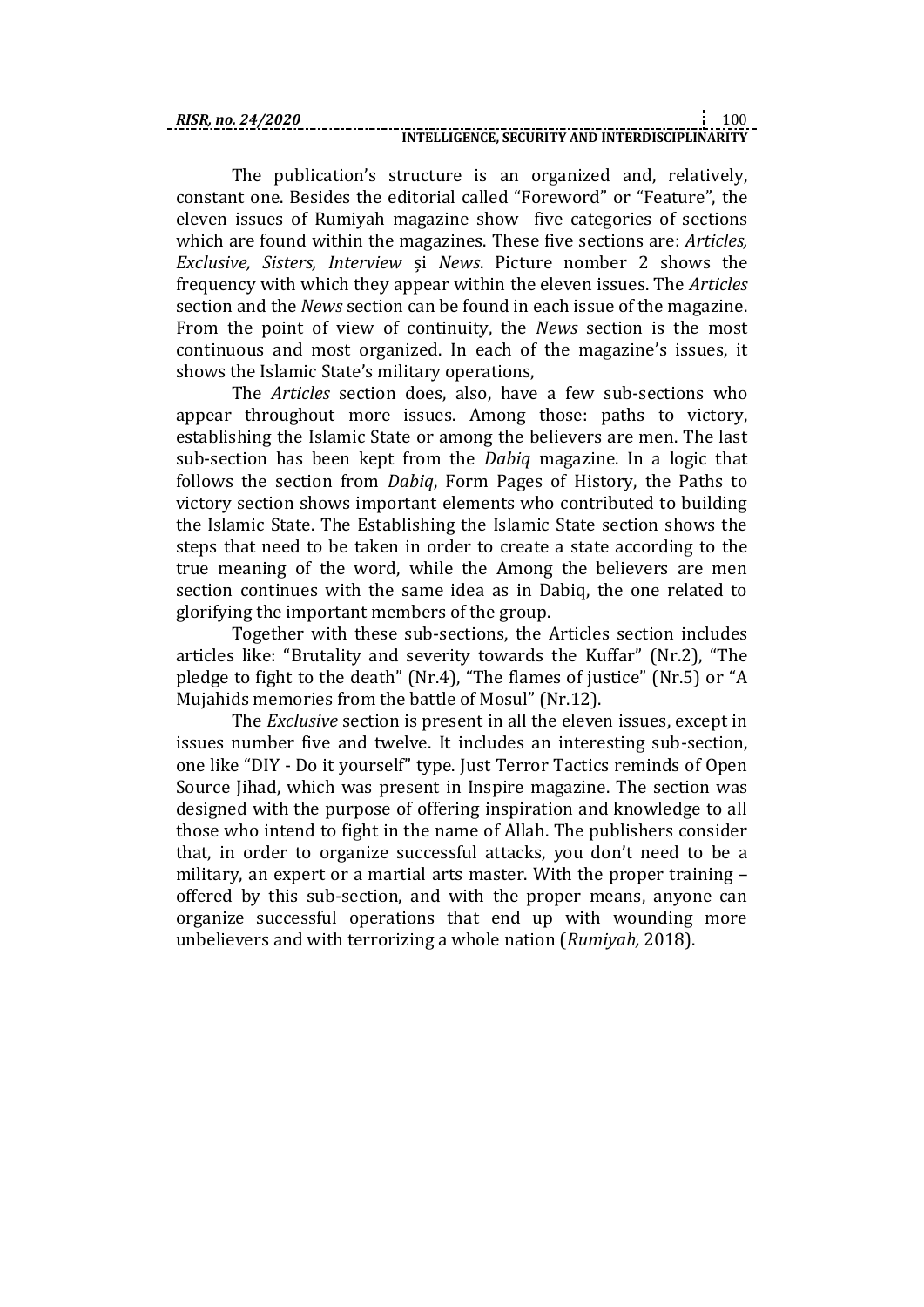| RISR. no. 24/2020 |                                                |  |
|-------------------|------------------------------------------------|--|
|                   | INTELLIGENCE, SECURITY AND INTERDISCIPLINARITY |  |

Throughout more issues, the readers are instructed how to carry out attacks with knife (what are the advantages and the best tactics), how to choose the best cars in order to carry out car attacks or how to plan and to carry out kidnappings and hostage takings. The "valuable" lessons the leaders can learn represent indicators that might be used by spy agencies in the fight against this group.

The *Sisters* section is dedicated to the woman who is seen as an important partner in the fight against the unbelievers while in the Interview section, in the four issues in which it is present, the Interview section shows interviews with important members of the network.

Another element that deserves to be specified is the "Selected 10 videos from the Wilayat of the Islamic State" page. The section takes the shape of a page and it can be found within the issues 1, 2, 3, 6, 8, 9 and 11. It shows ten video recommendations.

| The timeliness of the sections in Rumiyah |                                                                                                                                                                                                                     |                                                                            |  |  |
|-------------------------------------------|---------------------------------------------------------------------------------------------------------------------------------------------------------------------------------------------------------------------|----------------------------------------------------------------------------|--|--|
|                                           | <b>SECTION</b>                                                                                                                                                                                                      | <b>PUBLISHED</b>                                                           |  |  |
| 1.                                        | Articles<br>Paths to victory (Nr.2, Nr.3, Nr.5, Nr.6)<br>Establishing the Islamic State (Nr.8, Nr.9,<br>Nr.10<br>Among the believers are men (Nr.10, Nr.11)<br>Important advice for the Mujahdin (Nr. 11,<br>Nr.12) | Nr.1, Nr.2, Nr.3, Nr.4,<br>Nr.5, Nr.6, Nr.8, Nr.9,<br>Nr.10, Nr.11, Nr.12. |  |  |
| 2.                                        | Exclusive<br>Just terror tactics (Nr.2, Nr.3, Nr.5, Nr.9)<br>Important memorandums (Nr.2, Nr.10)                                                                                                                    | Nr.2, Nr.3, Nr.4, Nr.6,<br>Nr.8, Nr.9, Nr.10,<br>Nr.11.                    |  |  |
| 3.                                        | <b>Sisters</b>                                                                                                                                                                                                      | Nr.5, Nr.6, Nr.10,<br>Nr.11.                                               |  |  |
| 4.                                        | Interview                                                                                                                                                                                                           | Nr.5, Nr.6, Nr.9,<br>Nr.10.                                                |  |  |
| 5.                                        | <b>News</b><br>Military and covert operations                                                                                                                                                                       | Nr.1, Nr.2, Nr.3, Nr.4,<br>Nr.5, Nr.6, Nr.8, Nr.9,<br>Nr.10, Nr.11, Nr.12  |  |  |

Tabel 2: Timeliness of the sections in *Rumiyah (*Source: author's idea)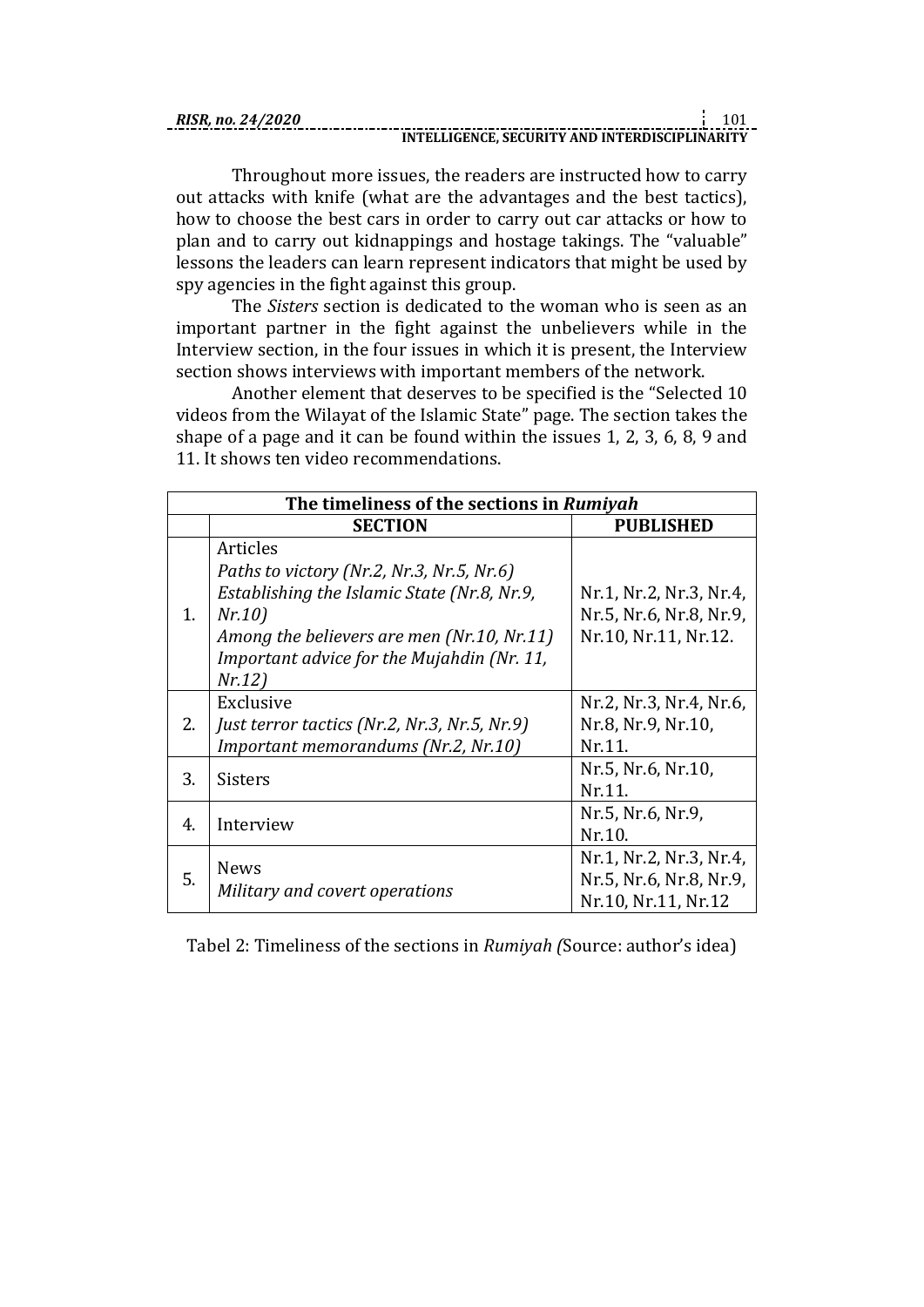| RISR. no. 24/2020 |                                                |  |
|-------------------|------------------------------------------------|--|
|                   | INTELLIGENCE, SECURITY AND INTERDISCIPLINARITY |  |

The following are the types used within the articles: (A) types of opinion (editorials, commentaries and interviews) and types of information (useful news and reports). The type of report can be found best within the News section, while the interviews and commentaries can be found both in the Articles as well as in the Exclusive sections.

**The style** in which the articles are written is a religious, persuasive one. The call for Allah and for his Messenger is especially frequent, and the lesson the reader receives about Islam are especially useful if he wants to become a model member of the Islamic State. The mean for the victory of the Islamic State and of Allah's teachings is faith, and the lack of it does nothing but to allow the unbelieving enemy to win: "With the absence of this religion and the implementation of something other than Allah'sshari'ah, kufr becomes dominant and oppression prevails, and to cure this, the people pursue various paths" (Rumiyah, 2018). The religious message promoted by the magazine focuses, in a strategic and extremely intelligent manner, on the feelings of the readers, who can be easily influenced toward disapprove of other religions, even violently. The references from the Quran, or from other books considered by Islamic theology as being holy, confer value and legitimacy to the content.

The articles signed by **authors** are a few. Throughout the 11 issues of the magazine, we have identified fourteen signed articles. The authors of the articles are important members of the group. Among these we mention: the organization's speaker (who signs articles in issues number four and nine), Abu Musab az-Zarqawi ("And likewise the messenger are afflicted, then the final outcome is theirs" in issues number eight and nine), group leader, or Abu Dujnah al-Bengali (Tamim Chowdhury) former leader of Military and covert operations in Bengal. Beside these, issues number two, three and five include articles signed by Abū Hamzah al-Muhājir ("Paths to victory"), author of some sections of *Dabiq*, which shows the publication's editorial continuity.

The publisher who publishes the magazine is the Al Hayat Media Centre, known in the world of terrorist publishing for its support of terrorist groups.

A careful analysis of the issues of the magazine forms an overall picture related to the terror group's evolution and can contribute to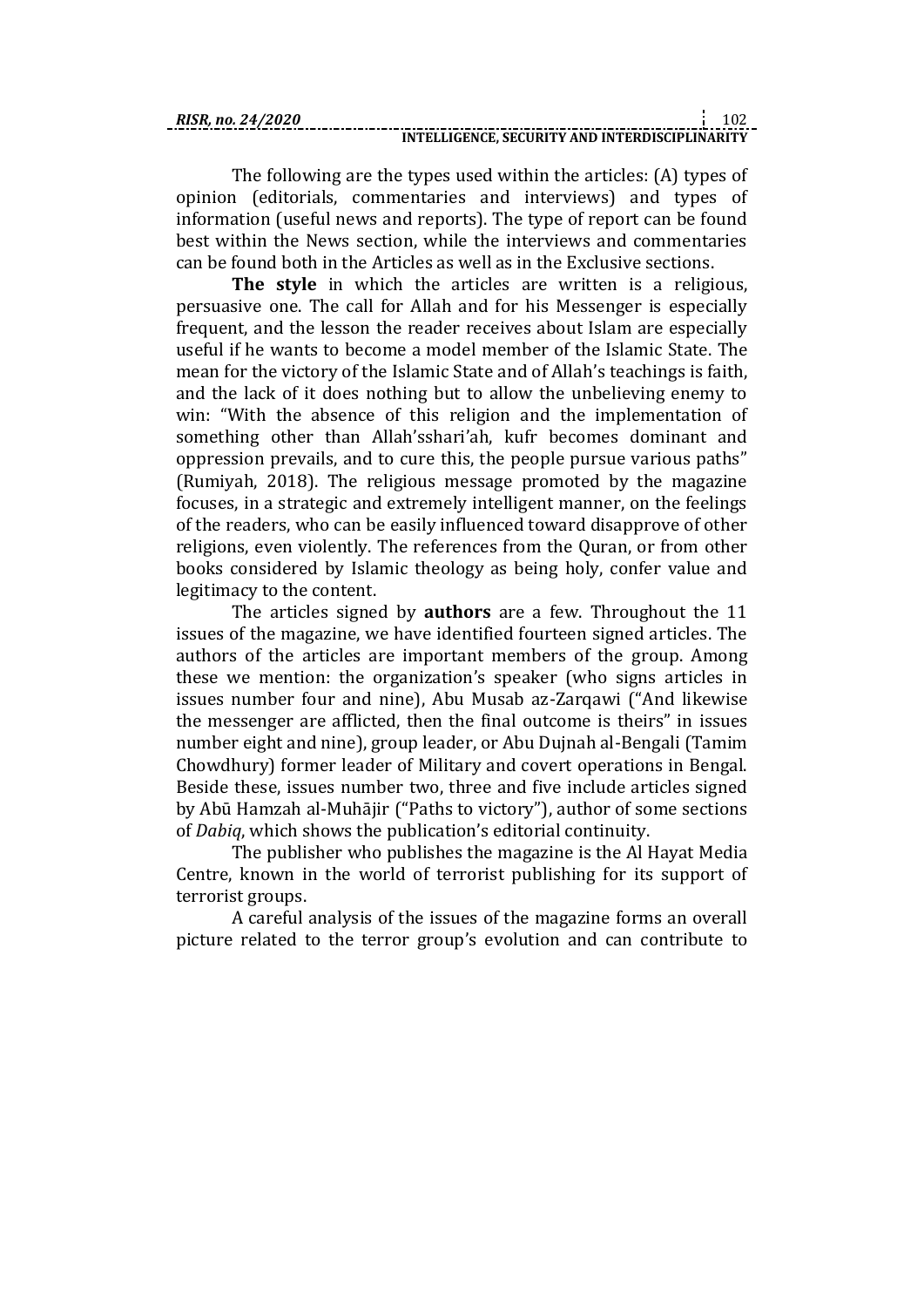understanding the latter while understanding how the issue of fear is built contributes to understanding the agenda promoted by the organization. The above-mentioned elements form the group's identity and help not only in attracting new adepts but, also, in understanding the organization and the philosophy it promotes.

## **Conclusions**

The *Rumiyah* Magazine promoted so powerfully by the Islamic state terrorist group in Iraq and Syria represents a clear demonstration of the importance given by the group to this kind of publishing projects. Unlike other forms of online presence which can be volatile, temporary or channelled toward certain aspects, this kind of magazine has an integrating, stable, nature and is successful in transmitting a large volume of information's aimed at keeping the reader up to date in relation to the evolution of the organization but, also, emotions through which they successfully attract new adepts.

The analysis of *Rumiyah* magazine represents an incursion in how the group's narrative speech is built. We have observed the symbolism of the title they have chosen, the religious and persuasive style and the logics of the sections representing the skeleton of a religious propaganda publication. The editorial project carried out by the Islamic State represents a mean of indoctrination and of attracting new adepts but, especially, an incursion in the terrorist group's philosophy. The Islamic State's brand is built through the attacks carried out by the group and is solidified through what has been promoted by it.

#### **References:**

- 1. *Dabiq*, Issue 1, 1435.
- 2. *Rumiyah*, Issue 10, "The rule on Ghanimate, Fay and Ihtitab", 1438.
- 3. *Rumiyah,* Issue 2, 1438.
- 4. *Rumiyah*, Issue 3, 1438.
- 5. *Rumiyah*, Issue 4, 1438.
- 6. *Rumiyah*, Issue 5, 1438.